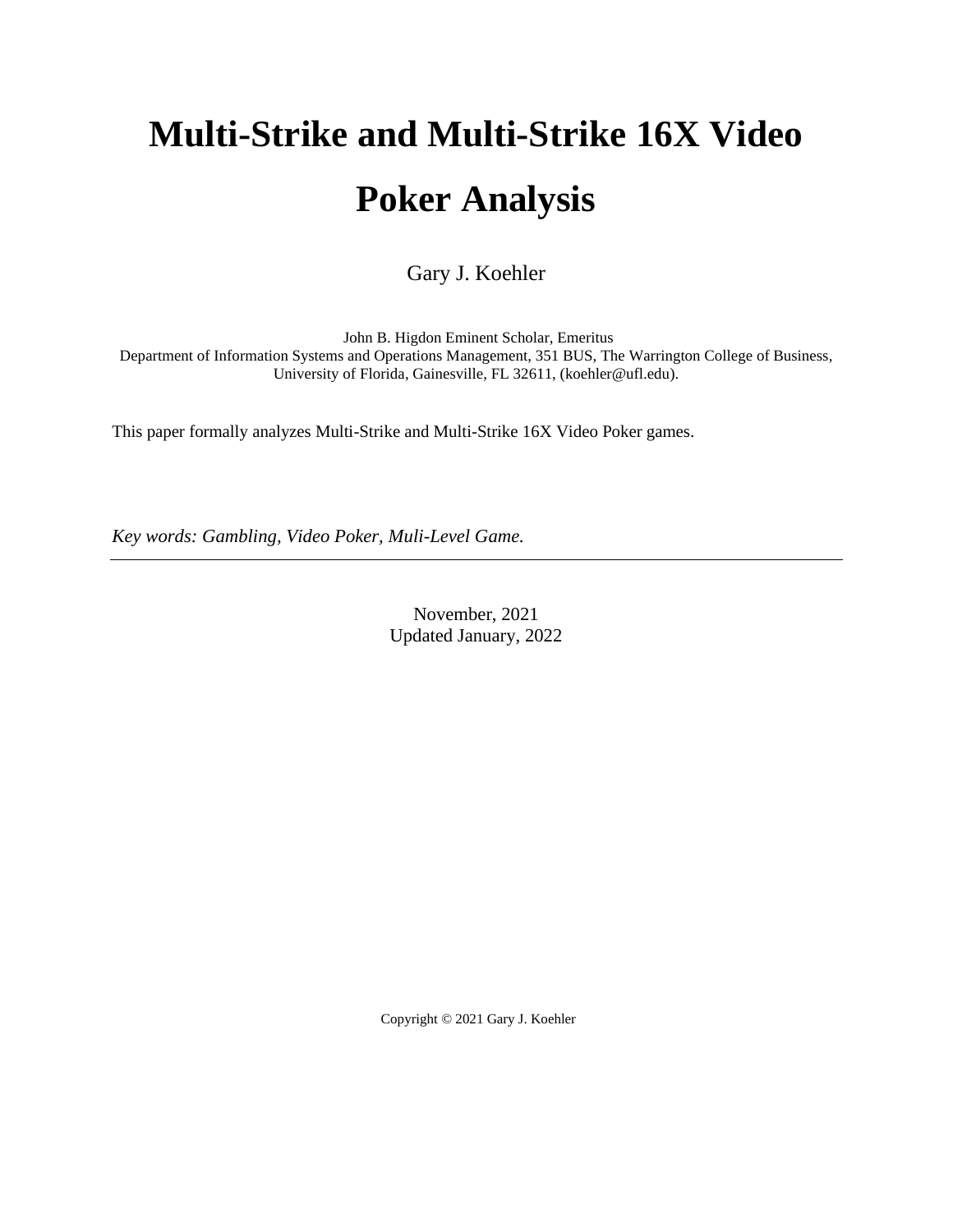#### **1. Introduction**

This paper explores a popular game by  $IGT<sup>1</sup>$  called Multi-Strike Video Poker and a variant called Multi-Strike 16X Video Poker. These games are also known as Multi-Rise Video Poker. We refer the reader to our earlier paper analyzing Ultimate  $X^2$  Poker [1] for basic concepts.

Multi-Strike Video Poker is a sequential four-line game where one pays to play all four lines but can progress from one to the next only if they draw to a winning hand or are given a random Free Ride to the next line. After the draw of any hand, any winnings are paid a multiple of the normal payout depending on the level. The first level pays 1x the normal payout; level 2 pays 2x; level 3 pays 4x and level 4 pays 8x. Table 1 shows the normal payouts for one pay table available for the game Jacks or Better. Multi-Strike 16X adds one more line with a 16x multiplier.

| <b>Outcome</b>         | <b>Per Coin</b> |
|------------------------|-----------------|
| <b>Royal Straight</b>  | 800             |
| <b>Straight Flush</b>  | 50              |
| <b>Four of a Kind</b>  | 25              |
| <b>Full House</b>      | 9               |
| <b>Flush</b>           | 6               |
| <b>Straight</b>        | 4               |
| Three of a Kind        | 3               |
| <b>Two Pair</b>        | $\mathbf 2$     |
| <b>Jacks or Better</b> | 1               |
| <b>Nothing</b>         |                 |

Table 1: Jacks or Better 9-6 Pay Table

At the start of play, one places a max bet which is 20 times the selected coin denomination for Multi-Strike (and 25 times that for Multi-Strike 16X). The "20" is 4 Lines of play times 5 coins per line (the max bet per line is 5 coins). So if the denomination is 25 cents, one would be betting \$5. After placing the bet, 5 cards are randomly dealt from a standard deck of cards for the game (e.g., Joker Poker games would have 53 cards). The player then decides which cards to hold and to discard. Discarded cards are replaced by random draws from the remaining deck. If there is a winning outcome (or if a Free Ride card had momentarily been shown) the player proceeds to the

<sup>&</sup>lt;sup>1</sup> Multi-Strike Video Poker games were created by IGT ( $\frac{https://www.igt.com/}{https://www.igt.com/})$  and are offered in their video poker machines.

<sup>&</sup>lt;sup>2</sup> Ultimate X was created by IGT ( $\frac{https://www.igt.com/}{https://www.igt.com/})$  and is offered in their video poker machines.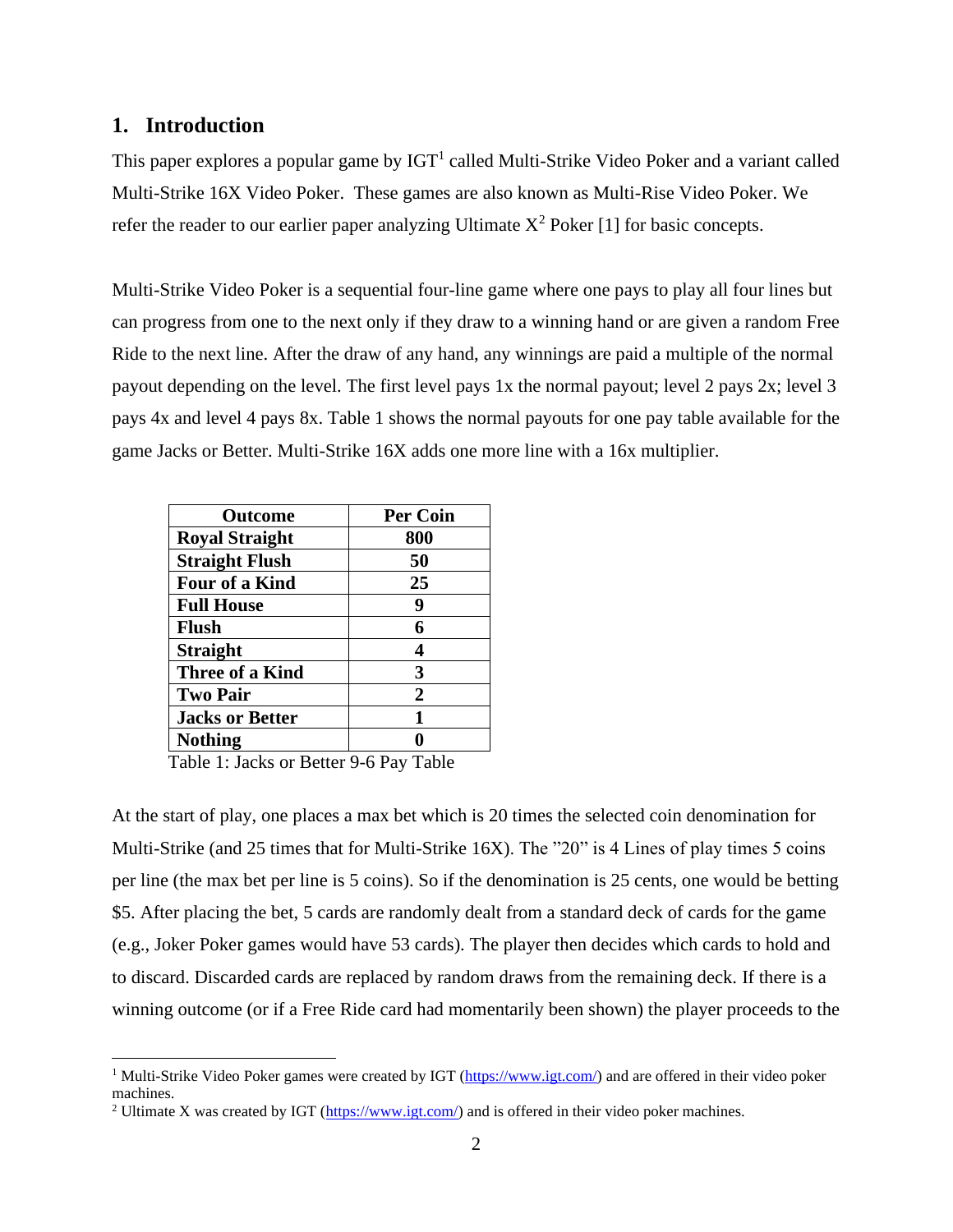next line after being paid for the win. Otherwise, the hand of play is over and the player must place a new bet or leave.

For example, using screen-shots from VideoPoker.com, here is the deal of the first hand of play. Holding the 2 Aces yielded a winning hand of play.



The draw ended with a Two Pair outcome, paying 10 coins (2 for each of the 5 coins bet per hand), The second hand received one Jack on the deal but got a second on the draw for a Jacks or Better outcome. Normally that pays 1 coin per coin bet, making 5 coins, but Line 2 has a 2x multiplier, so 10 coins were paid. Note in the following the total win is now 20 (10 from the first line and 10 from the second). And then play proceeds to the third line.

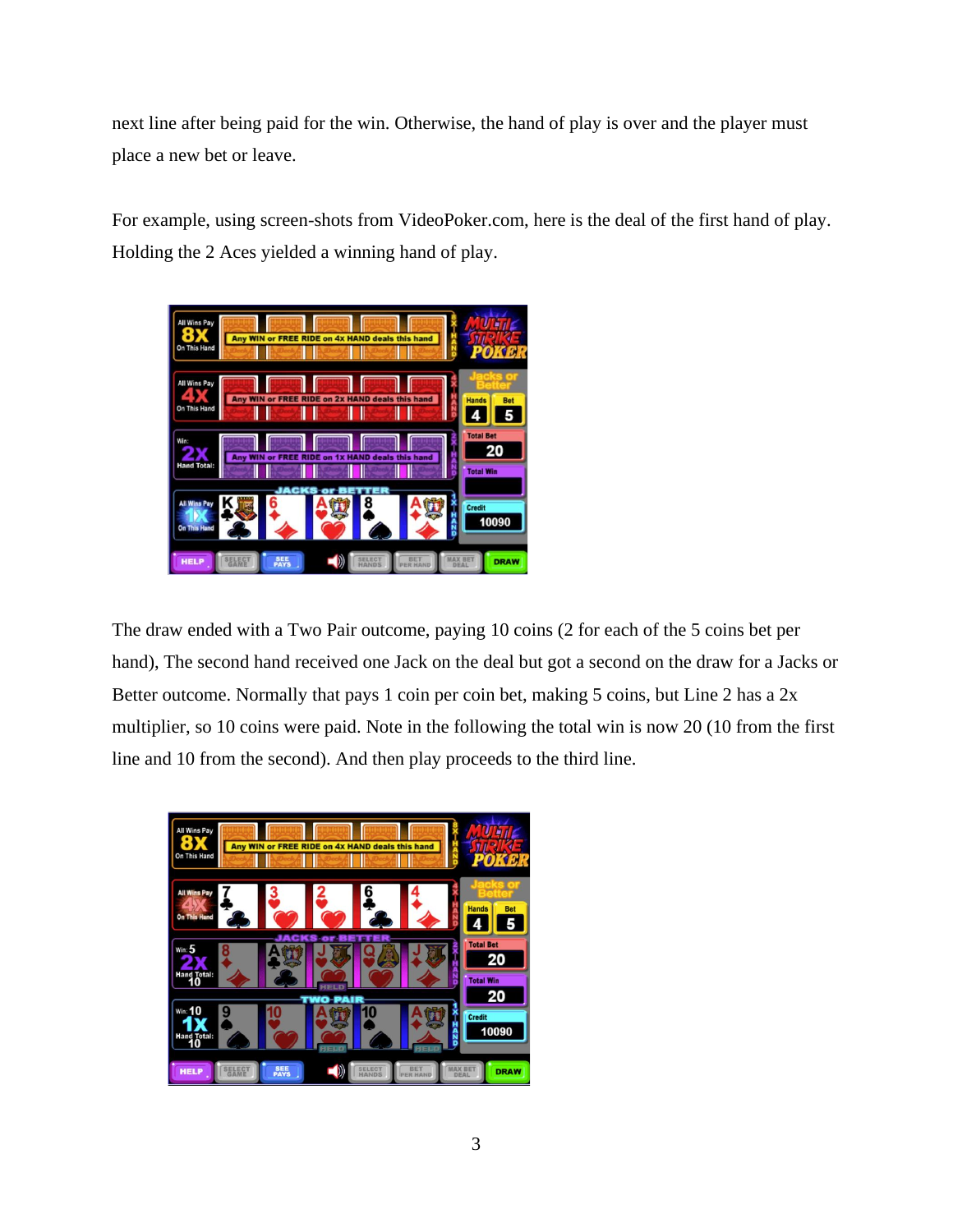No cards were held on the third hand but the draw yielded a winning hand, a Pair of Kings, and was paid 4x the normal amount of 5 coins. The total winnings are now 40 coins.



Four of the cards were held for a possible Straight draw that didn't materialize. So this particular round was profitable yielding 40 coins on a 20 coin wager.



Occasionally, on the deal, a Free Ride card shows momentarily as in the following. In this case it wasn't necessary since the hand is already showing a winning Two Pair outcome (if held). The Free Ride automatically guarantees one progresses to the next line, even without a winning outcome. Normally, one might be more conservative on lower line hands, choosing holds with higher probabilities of wins over ones with lower probability but higher returns so one increases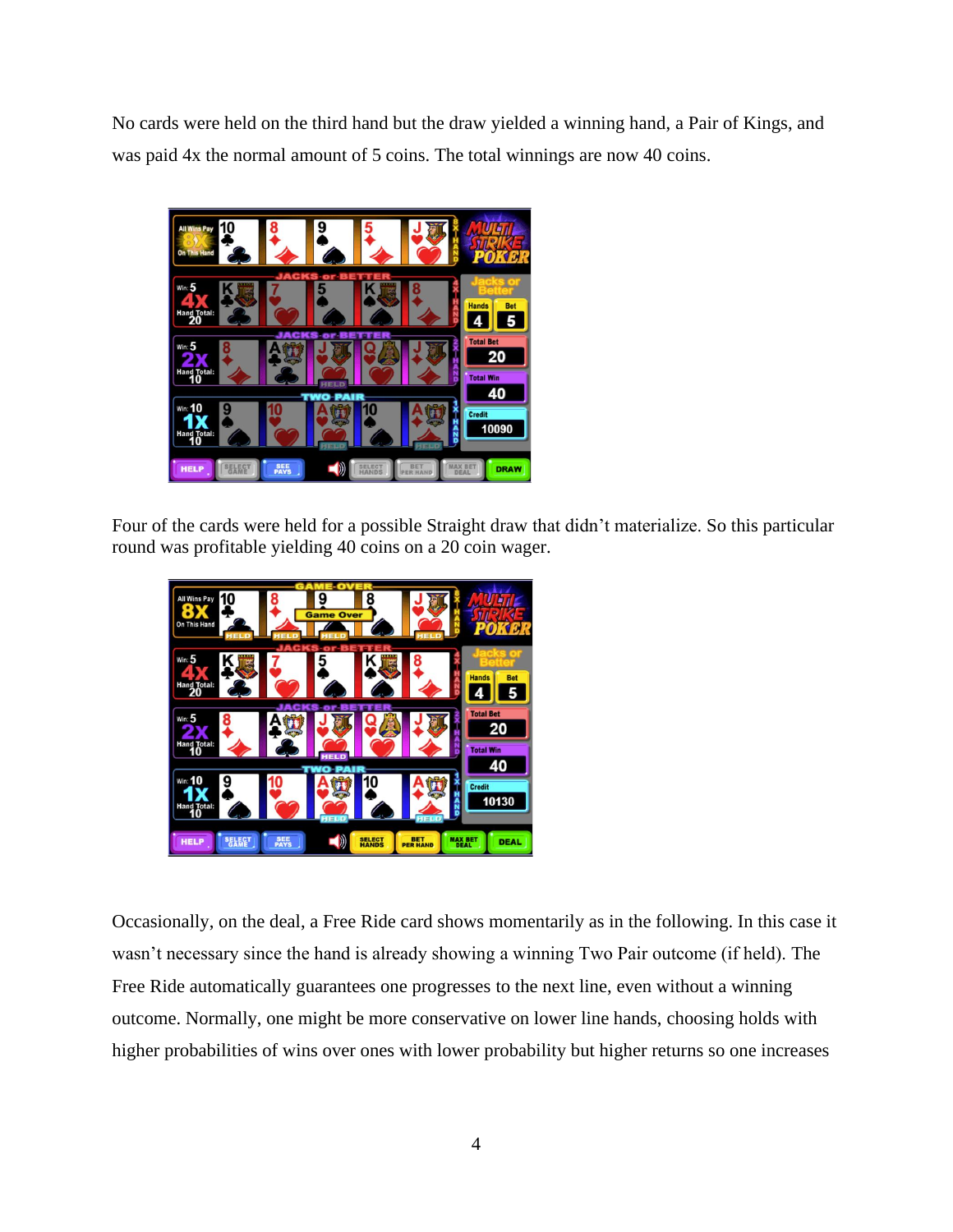the chance of progressing to the next line. So getting a Free Ride is of value since knowing one will progress regardless of a winning hand allows a more aggressive strategy.



## **2. Expected Value Analysis**

Let  $\mathbb H$  be the set of all possible five card hands (order not a factor). For any five card hand,  $H \in \mathbb{H}$ , let  $H_i$  be the i<sup>th</sup> subset of  $H$ , i=0,...,31. For example, if  $H = \{2H, JC, QD, 3S, 7S\}$ , meaning a hand containing a 2 of Hearts, a Jack of Clubs, a Queen of Diamonds, a 3 of Spades and a 7 of Spades, then

$$
H_0 = \{ \}
$$
  
\n
$$
H_1 = \{2H\}
$$
  
\n
$$
H_2 = \{JC\}
$$
  
\n
$$
H_3 = \{2H, JC\}
$$
  
\n
$$
H_4 = \{QD\}
$$
  
\n
$$
H_5 = \{2H, QD\}
$$
  
\n
$$
H_6 = \{JC, QD\}
$$
  
\n
$$
H_7 = \{2H, JC, QD\}
$$
  
\n...  
\n
$$
H_{31} = \{2H, JC, QD, 3S, 7S\}
$$

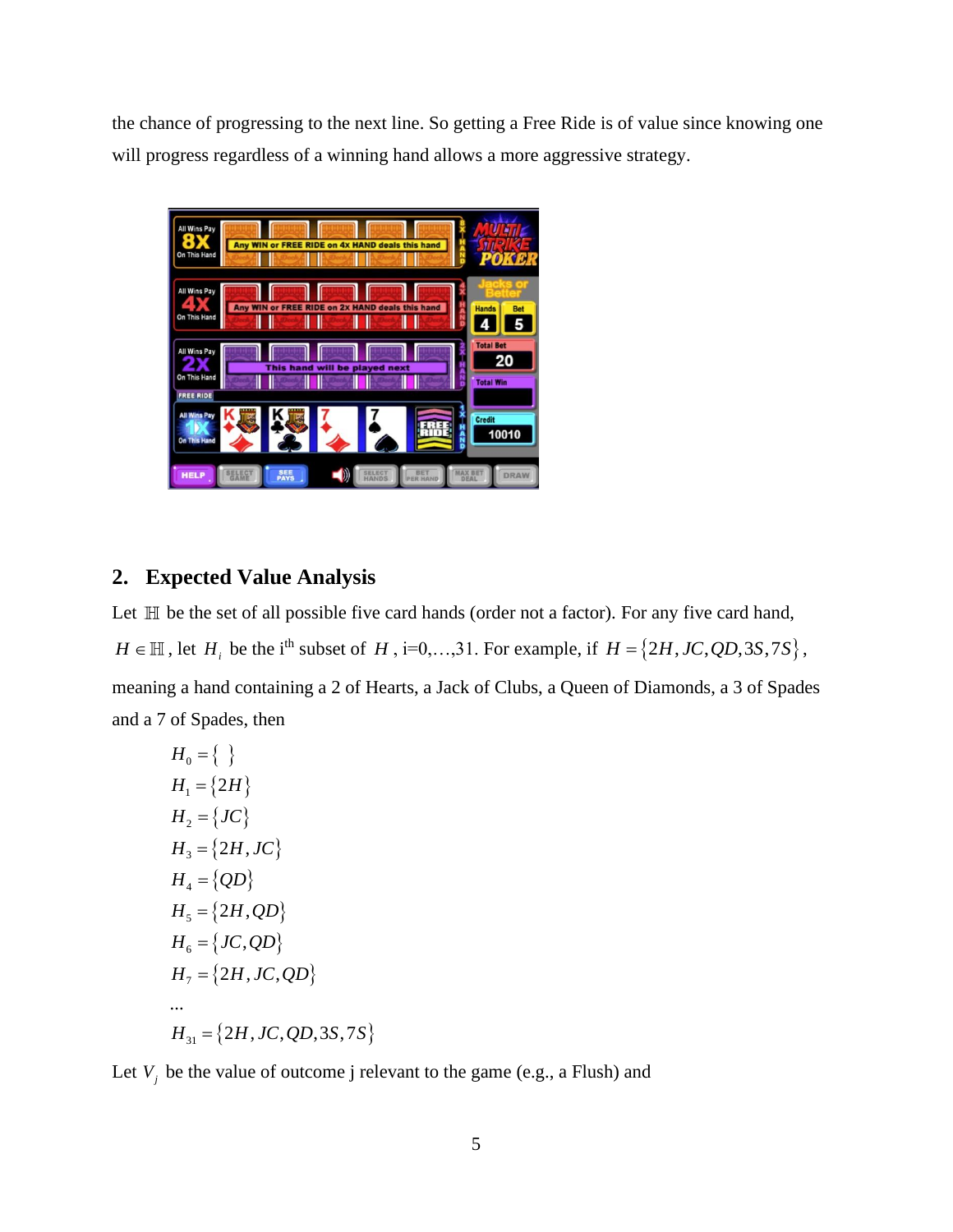$$
P_j(H_i) = prob\left( outcome_j \mid H_i \right)
$$

be the probability of outcome j computed from all possible completions of subset i from the deck of cards with the cards listed in *H* removed.

For a normal one-Line game, the expected return for choosing subset i is  $R_{H_i} = \sum_j V_j P_j(H_i)$  $R_{H_i} = \sum V_j P_j (H_i)$ . The set of optimal actions,  $S_H$ , for hand  $H \in \mathbb{H}$  is found by solving

$$
S_H = \arg \max_i \sum_j V_j P_j(H_i).
$$

Ties can be broken by choosing from optimizing actions based on other criteria (e.g., those minimizing or maximizing the variance as we do below). Multi-Strike is different in that one pays for 4-Lines of play but has to advance with wins or Free Rides to subsequent lines. So the expected return needs to consider future hands. For example, one might be more conservative on lower line hands, choosing holds with higher probabilities of wins over ones with lower probability but higher returns so one increases the chance of progressing to the next line. As mentioned above, the Free Ride feature complements these decisions since, if one has a Free Ride, a conservative play isn't needed.

If one makes it to Line-4 in Multi-Strike, one simply maximizes the expected return since no further hand depends on the outcome. So for any dealt hand H, one solves

$$
8 \max_{i} R_{H_i}
$$

And, when each hand is equally likely, the expected return is

$$
EV_4 = \frac{8}{\left|\mathbb{H}\right|} \sum_{H \in \mathbb{H}} \max_i R_{H_i}
$$

or just 8 times the optimal expected value of the normal underlying game. For 9-6 Jacks or Better, the optimal expected value is 0.99543904.

If one makes it to Line-3, they can get to Line-4 with a Free Ride or a winning outcome on hand 3. Let  $f_i$  be the probability of a free ride on Line  $\ell = 1, 2, \dots$ . Then the expected value of a hand H on Line-3 is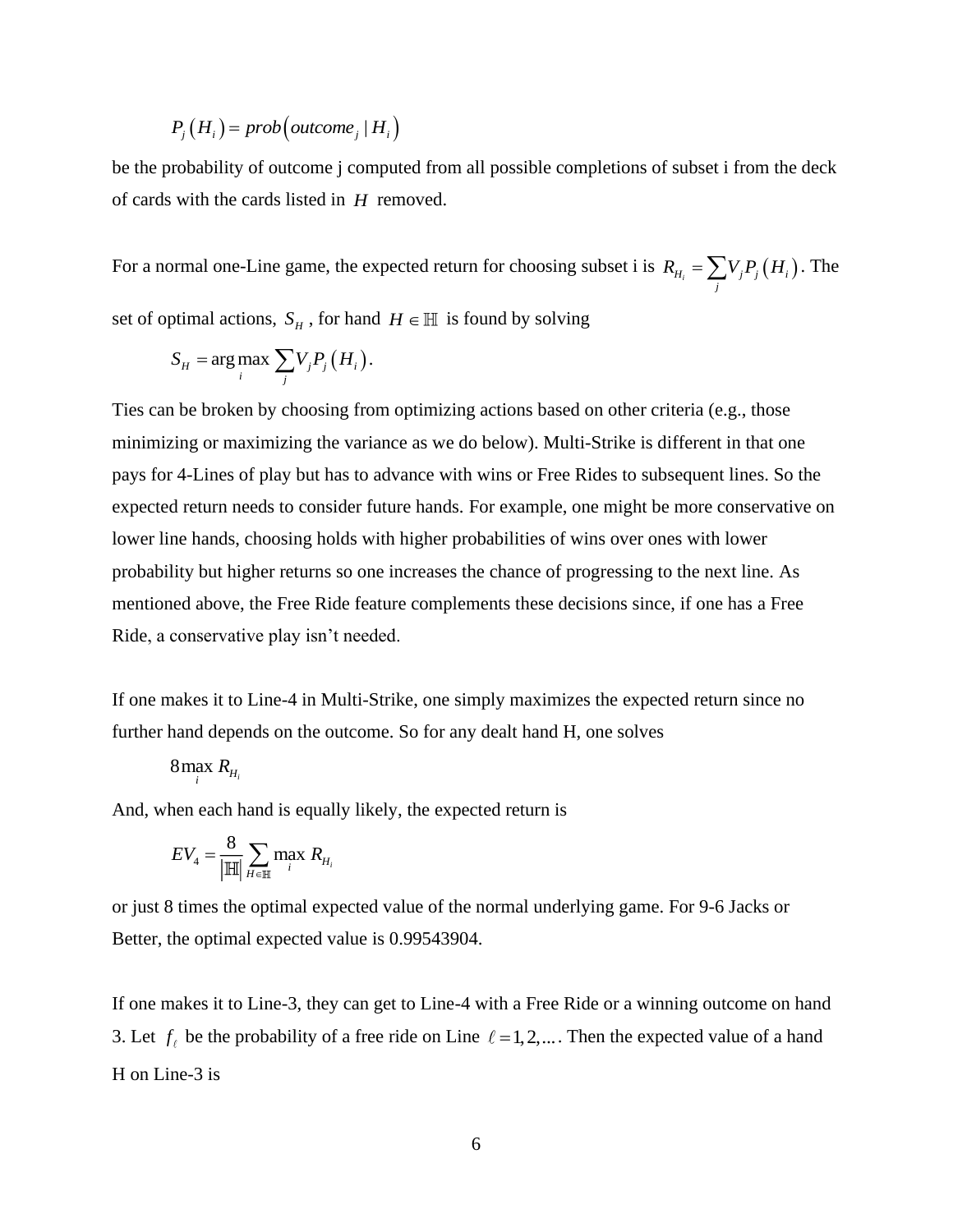$$
EV_{3} = f_{3} \left( 4EV + EV_{4} \right) + \frac{\left( 1 - f_{3} \right)}{\left| \mathbb{H} \right|} \sum_{H \in \mathbb{H}} \max_{i} \left( 4R_{H_{i}} + \left( 1 - P_{0} \left( H_{i} \right) \right) EV_{4} \right).
$$

 $P_0(H_i)$  is the probability of no win. The first term gives the contribution given a Free Ride. Since one is guaranteed advancing to Line-4, the game's normal optimal expected value can be attained with a multiplier of 4x. The second term is for hands without a Free Ride. Note one gets 4 times the expected return plus the  $4<sup>th</sup>$  line's return times the probability of advancing to the  $4<sup>th</sup>$ line. Here it is clear how the decision on Line-3 impacts the overall return through the probability of a win  $1-P_0(H_i)$ .

In like manner, the expected value at Line-2 is

$$
EV_2 = f_2 \left(2EV + EV_3\right) + \frac{\left(1 - f_2\right)}{\left|\mathbb{H}\right|} \sum_{H \in \mathbb{H}} \max_i \left(2R_{H_i} + \left(1 - P_0\left(H_i\right)\right)EV_3\right)
$$

and for Line-1

$$
EV_{1} = f_{1} \left( EV + EV_{2} \right) + \frac{\left( 1 - f_{1} \right)}{\left| \mathbb{H} \right|} \sum_{H \in \mathbb{H}} \max_{i} \left( R_{H_{i}} + \left( 1 - P_{0} \left( H_{i} \right) \right) EV_{2} \right).
$$

Table 2 summarizes the games and pay tables that we are familiar with. We started with information available at [3].

|                           |                |         | Min        | Max        |                                |       |       |  |
|---------------------------|----------------|---------|------------|------------|--------------------------------|-------|-------|--|
| Game                      | Pay Table ID   | EV      | $\sigma^2$ | $\sigma^2$ | <b>Free Ride Probabilities</b> |       |       |  |
| <b>Bonus Poker</b>        | 8              | 99.3746 | 22.5578    | 22.5578    | 0.076                          | 0.07  | 0.062 |  |
| <b>Bonus Poker</b>        | $\overline{7}$ | 98.2245 | 22.3557    | 22.3557    | 0.076                          | 0.07  | 0.062 |  |
| <b>Bonus Poker</b>        | 6              | 97.08   | 22.2092    | 22.2092    | 0.076                          | 0.07  | 0.062 |  |
|                           |                |         |            |            |                                |       |       |  |
| <b>Bonus Poker Deluxe</b> | $9 - 6$        | 99.8631 | 33.1608    | 33.1608    | 0.078                          | 0.072 | 0.062 |  |
| <b>Bonus Poker Deluxe</b> | 8-6            | 98.7106 | 32.9327    | 32.9327    | 0.078                          | 0.072 | 0.062 |  |
| <b>Bonus Poker Deluxe</b> | $8 - 5$        | 97.6931 | 33.4358    | 33.4358    | 0.078                          | 0.072 | 0.062 |  |
| <b>Bonus Poker Deluxe</b> | $7 - 5$        | 96.5396 | 33.2147    | 33.2147    | 0.078                          | 0.072 | 0.062 |  |
| <b>Bonus Poker Deluxe</b> | $6-5$          | 95.6476 | 33.7792    | 33.7792    | 0.078                          | 0.072 | 0.062 |  |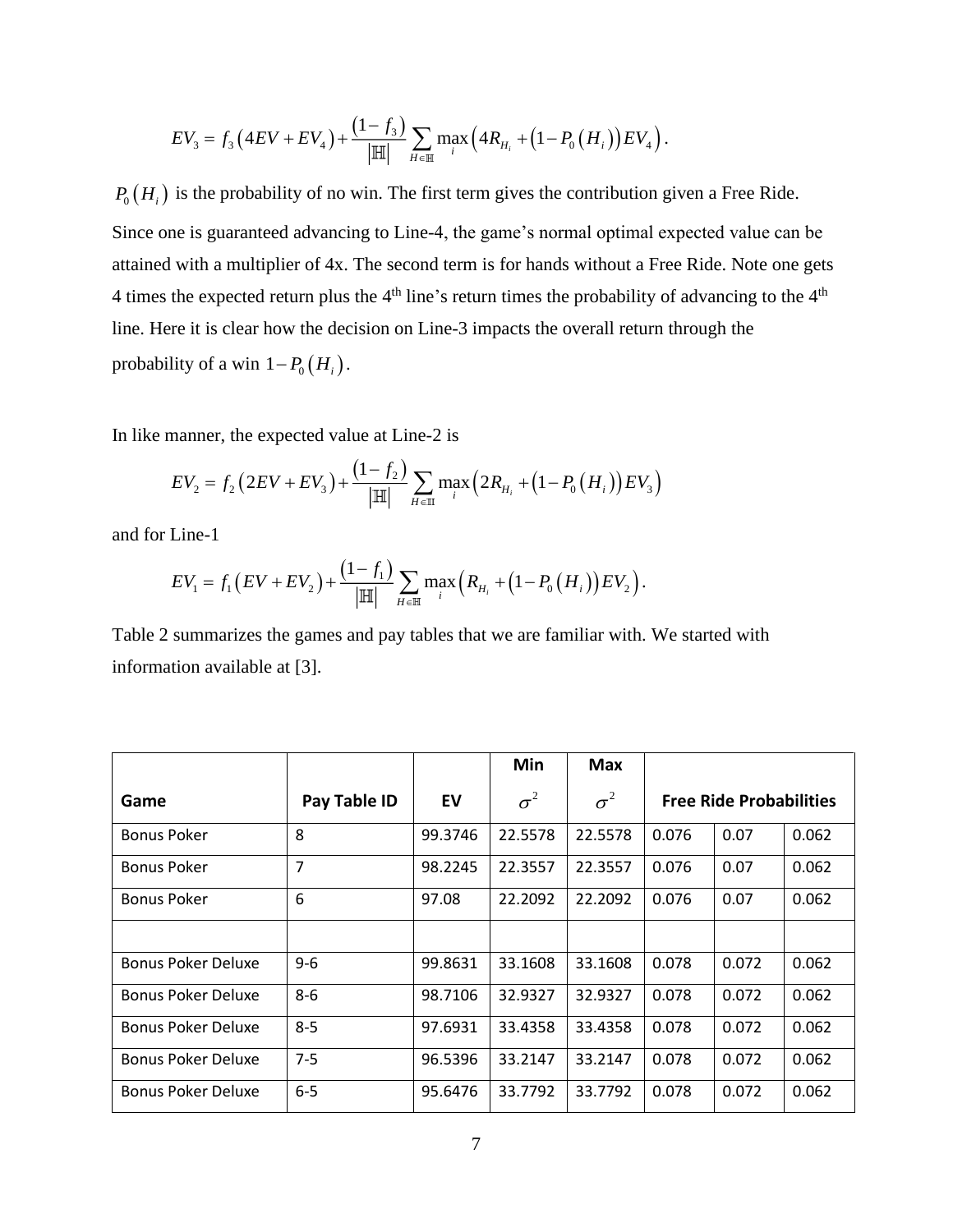| Deuces Wild       | 25-15-9-5-3-2  | 100.881 | 26.3661 | 26.3679 | 0.0825 | 0.078  | 0.078  |
|-------------------|----------------|---------|---------|---------|--------|--------|--------|
| Deuces Wild       | 25-16-10-4-4-3 | 99.9203 | 26.3629 | 26.3629 | 0.09   | 0.081  | 0.079  |
| Deuces Wild       | 25-15-9-4-4-3  | 98.9926 | 26.1242 | 26.1286 | 0.0891 | 0.0804 | 0.0775 |
| Deuces Wild       | 20-12-10-4-4-3 | 97.8467 | 25.1952 | 25.1964 | 0.09   | 0.081  | 0.079  |
| Deuces Wild       | 20-12-9-4-4-3  | 97.3749 | 25.325  | 25.325  | 0.09   | 0.081  | 0.079  |
| Deuces Wild       | 25-16-13-4-3-2 | 97.2714 | 25.8941 | 25.8941 | 0.09   | 0.081  | 0.079  |
| Deuces Wild       | 20-10-8-4-4-3  | 96.297  | 25.1715 | 25.1716 | 0.09   | 0.081  | 0.079  |
| Deuces Wild       | 25-15-10-4-3-2 | 95.4939 | 25.8282 | 25.8282 | 0.09   | 0.081  | 0.079  |
|                   |                |         |         |         |        |        |        |
| Deuces Wild Bonus | $9 - 4 - 3$    | 99.5981 | 32.5706 | 32.5706 | 0.09   | 0.08   | 0.08   |
| Deuces Wild Bonus | $13 - 3 - 3$   | 98.9937 | 31.9213 | 31.9213 | 0.09   | 0.08   | 0.0794 |
| Deuces Wild Bonus | $10-3-3$       | 97.6926 | 32.5597 | 32.5605 | 0.09   | 0.08   | 0.08   |
| Deuces Wild Bonus | $12 - 3 - 2$   | 96.7313 | 31.9725 | 31.9725 | 0.09   | 0.08   | 0.08   |
| Deuces Wild Bonus | $10-3-2$       | 95.9198 | 32.242  | 32.242  | 0.09   | 0.08   | 0.08   |
|                   |                |         |         |         |        |        |        |
| Deuces Wild Dbl   | $25 - 12$      | 99.894  | 39.6374 | 39.6374 | 0.0844 | 0.0805 | 0.0785 |
| <b>Bonus</b>      |                |         |         |         |        |        |        |
| Deuces Wild Dbl   | $25-9$         | 98.8195 | 39.7917 | 39.795  | 0.084  | 0.081  | 0.081  |
| <b>Bonus</b>      |                |         |         |         |        |        |        |
| Deuces Wild Dbl   | $20-9$         | 97.995  | 39.8448 | 39.8448 | 0.084  | 0.081  | 0.0802 |
| <b>Bonus</b>      |                |         |         |         |        |        |        |
|                   |                |         |         |         |        |        |        |
| Double Bonus      | $10 - 7 - 5$   | 100.368 | 29.9976 | 29.9976 | 0.084  | 0.07   | 0.063  |
| Double Bonus      | $9 - 7 - 5$    | 99.2934 | 30.2733 | 30.2733 | 0.084  | 0.07   | 0.063  |
| Double Bonus      | $9 - 6 - 5$    | 97.9986 | 31.7067 | 31.7067 | 0.083  | 0.069  | 0.062  |
| Double Bonus      | $9 - 6 - 4$    | 97.0592 | 31.7279 | 31.7279 | 0.084  | 0.07   | 0.063  |
| Double Bonus      | $8 - 5 - 4$    | 94.9394 | 31.7691 | 31.7691 | 0.084  | 0.07   | 0.063  |
|                   |                |         |         |         |        |        |        |
| Double Dbl Bonus  | $10-6$         | 100.258 | 42.3767 | 42.3767 | 0.079  | 0.07   | 0.061  |
| Double Dbl Bonus  | $9 - 6$        | 99.1788 | 42.1569 | 42.1569 | 0.079  | 0.07   | 0.061  |
|                   |                |         |         |         |        |        |        |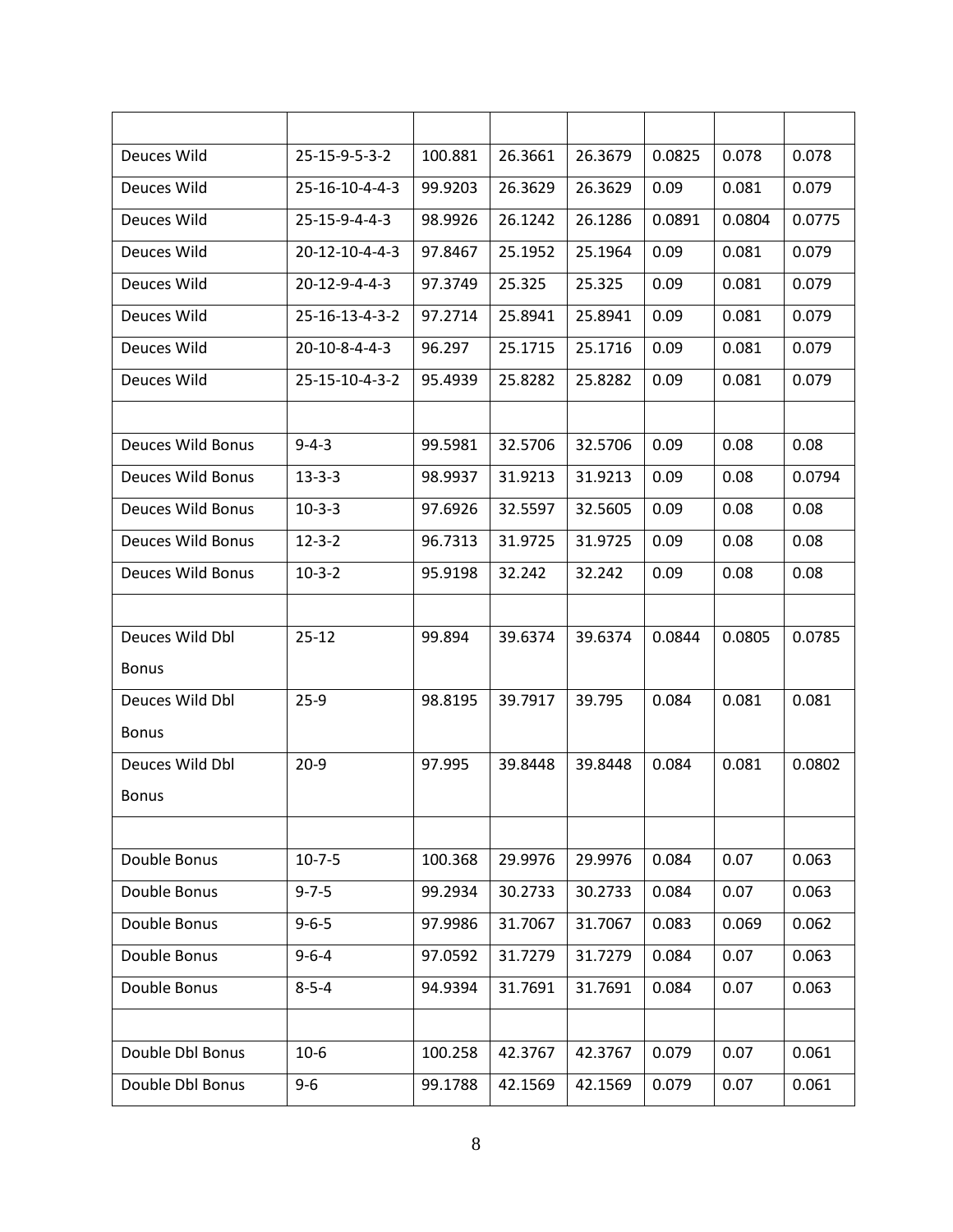| Double Dbl Bonus        | $9 - 5$        | 97.9948 | 42.417  | 42.417  | 0.077  | 0.07   | 0.061  |
|-------------------------|----------------|---------|---------|---------|--------|--------|--------|
| Double Dbl Bonus        | $8 - 5$        | 97.0694 | 42.2804 | 42.2804 | 0.079  | 0.07   | 0.061  |
| Double Dbl Bonus        | $7 - 5$        | 96.002  | 42.3411 | 42.3411 | 0.079  | 0.07   | 0.061  |
| Double Dbl Bonus        | $6-5$          | 94.9553 | 42.2716 | 42.2716 | 0.079  | 0.07   | 0.061  |
|                         |                |         |         |         |        |        |        |
| Jacks or Better         | $9 - 6$        | 99.7918 | 20.9959 | 20.9959 | 0.077  | 0.07   | 0.064  |
| Jacks or Better         | $9 - 5$        | 98.781  | 21.211  | 21.211  | 0.077  | 0.07   | 0.064  |
| Jacks or Better         | $8 - 5$        | 97.6302 | 20.9893 | 20.9893 | 0.077  | 0.07   | 0.064  |
| Jacks or Better         | $7 - 5$        | 96.48   | 20.7864 | 20.7864 | 0.077  | 0.07   | 0.064  |
| Jacks or Better         | $6-5$          | 95.3302 | 20.6184 | 20.6184 | 0.077  | 0.07   | 0.064  |
|                         |                |         |         |         |        |        |        |
| Joker Poker (2 Pair)    | 1000-100-50-   | 99.9993 | 30.8337 | 30.8342 | 0.282  | 0.281  | 0.277  |
|                         | 50-20-10-6-5   |         |         |         |        |        |        |
| Joker Poker (2 Pair)    | 100-800-100-   | 97.5241 | 69.2194 | 69.2194 | 0.284  | 0.28   | 0.278  |
|                         | 100-16-8-5-4   |         |         |         |        |        |        |
|                         |                |         |         |         |        |        |        |
| Joker Poker (Aces)      | 1000-200-100-  | 94.4944 | 34.5519 | 34.5519 | 0.186  | 0.18   | 0.176  |
|                         | $50-20-6-5$    |         |         |         |        |        |        |
|                         |                |         |         |         |        |        |        |
| Joker Poker (Kings)     | 800-50-20-7-5  | 100.832 | 26.2434 | 26.2434 | 0.089  | 0.081  | 0.077  |
| Joker Poker (Kings)     | 940-50-17-7-5  | 98.6311 | 31.5118 | 31.5118 | 0.089  | 0.082  | 0.079  |
| Joker Poker (Kings)     | 940-50-15-7-5  | 96.9436 | 30.9895 | 30.9895 | 0.089  | 0.082  | 0.081  |
| Joker Poker (Kings)     | 800-50-15-7-5  | 96.5837 | 25.098  | 25.098  | 0.088  | 0.082  | 0.082  |
| Joker Poker (Kings)     | 800-40-20-5-4  | 95.694  | 24.7802 | 24.7823 | 0.086  | 0.08   | 0.079  |
|                         |                |         |         |         |        |        |        |
| Super Aces Bonus        | 8              | 99.9963 | 62.3038 | 62.3038 | 0.0792 | 0.0673 | 0.0587 |
| <b>Super Aces Bonus</b> | $\overline{7}$ | 98.9923 | 62.2252 | 62.2252 | 0.08   | 0.068  | 0.0576 |
| <b>Super Aces Bonus</b> | 6              | 97.9927 | 62.334  | 62.334  | 0.08   | 0.068  | 0.0597 |
|                         |                |         |         |         |        |        |        |
| Super Double            | 9              | 99.885  | 39.0379 | 39.0379 | 0.078  | 0.068  | 0.06   |
| Super Double            | 8              | 98.8892 | 39.7277 | 39.7312 | 0.078  | 0.068  | 0.06   |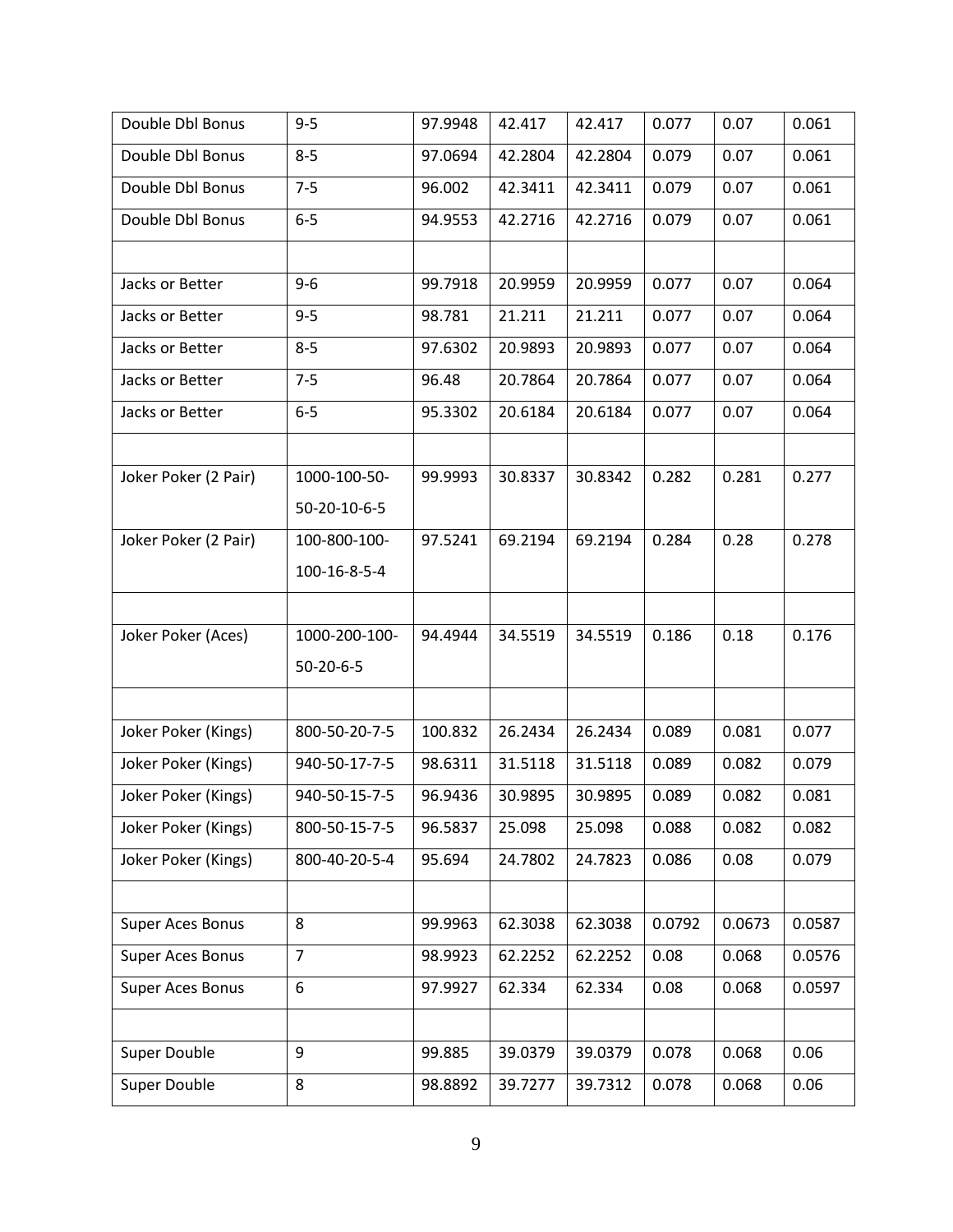| Super Double     | $\overline{7}$ | 97.9902 | 39.595  | 39.595  | 0.078  | 0.068 | 0.06  |
|------------------|----------------|---------|---------|---------|--------|-------|-------|
| Super Double     | 6              | 97.1089 | 39.5025 | 39.5025 | 0.078  | 0.068 | 0.06  |
|                  |                |         |         |         |        |       |       |
| Super Dbl Dbl    | 8              | 99.8932 | 51.2467 | 51.2467 | 0.077  | 0.068 | 0.061 |
| Super Dbl Dbl    | $\overline{7}$ | 98.832  | 51.2261 | 51.2261 | 0.077  | 0.068 | 0.061 |
| Super Dbl Dbl    | 6              | 97.9348 | 51.6    | 51.6    | 0.077  | 0.068 | 0.061 |
|                  |                |         |         |         |        |       |       |
| Triple Dbl Bonus | $9 - 7$        | 99.7648 | 95.8845 | 95.8845 | 0.0835 | 0.066 | 0.059 |
| Triple Dbl Bonus | $9 - 6$        | 98.5777 | 97.2489 | 97.2489 | 0.0835 | 0.066 | 0.059 |
| Triple Dbl Bonus | $9 - 5$        | 97.5285 | 97.8771 | 97.8786 | 0.0835 | 0.066 | 0.059 |
| Triple Dbl Bonus | $8 - 5$        | 96.4929 | 97.9268 | 97.9269 | 0.0835 | 0.066 | 0.059 |
| Triple Dbl Bonus | $7 - 5$        | 95.4591 | 97.9063 | 97.9063 | 0.0835 | 0.066 | 0.059 |
|                  |                |         |         |         |        |       |       |
| White Hot Aces   | 9              | 99.7679 | 43.933  | 43.933  | 0.079  | 0.069 | 0.062 |
| White Hot Aces   | 8              | 98.6967 | 44.0026 | 44.0026 | 0.079  | 0.069 | 0.062 |
| White Hot Aces   | $\overline{7}$ | 97.649  | 43.8639 | 43.8639 | 0.079  | 0.069 | 0.062 |
| White Hot Aces   | 6              | 96.6037 | 43.7125 | 43.7125 | 0.079  | 0.069 | 0.062 |

Table 2: Multi-Strike Analyses. For each game/pay table combination, we show the per-coin expected value of the game, the per-coin max/min variance of the game, and the Free Ride probabilities used.

Notice the variance of 20.9959 in 9-6 Jacks or Better. The variance for regular 9-6 Jacks or better is 19.5147, which may seem odd given one is wagering more in Multi-Strike. Dr. Rick Percy provided a great explanation on the WizardOfVegas blog [2]:

"For anyone surprised that 20.9959 is not that much bigger than the variance associated with regular 9-6 Jacks (19.5147), it is helpful to remember that the units here in both cases are betssquared. Since the MultiStrike bet is 20 coins instead of the standard 5-coin bet, we can show the two variances in a different light in units of coins-squared to be 487.8669 (19.5147 x 5^2) for standard Jacks vs. 8398.3535 (20.9959 x 20^2) for MultiStrike Jacks."

In Multi-Strike 16, if one makes it to line 5 they get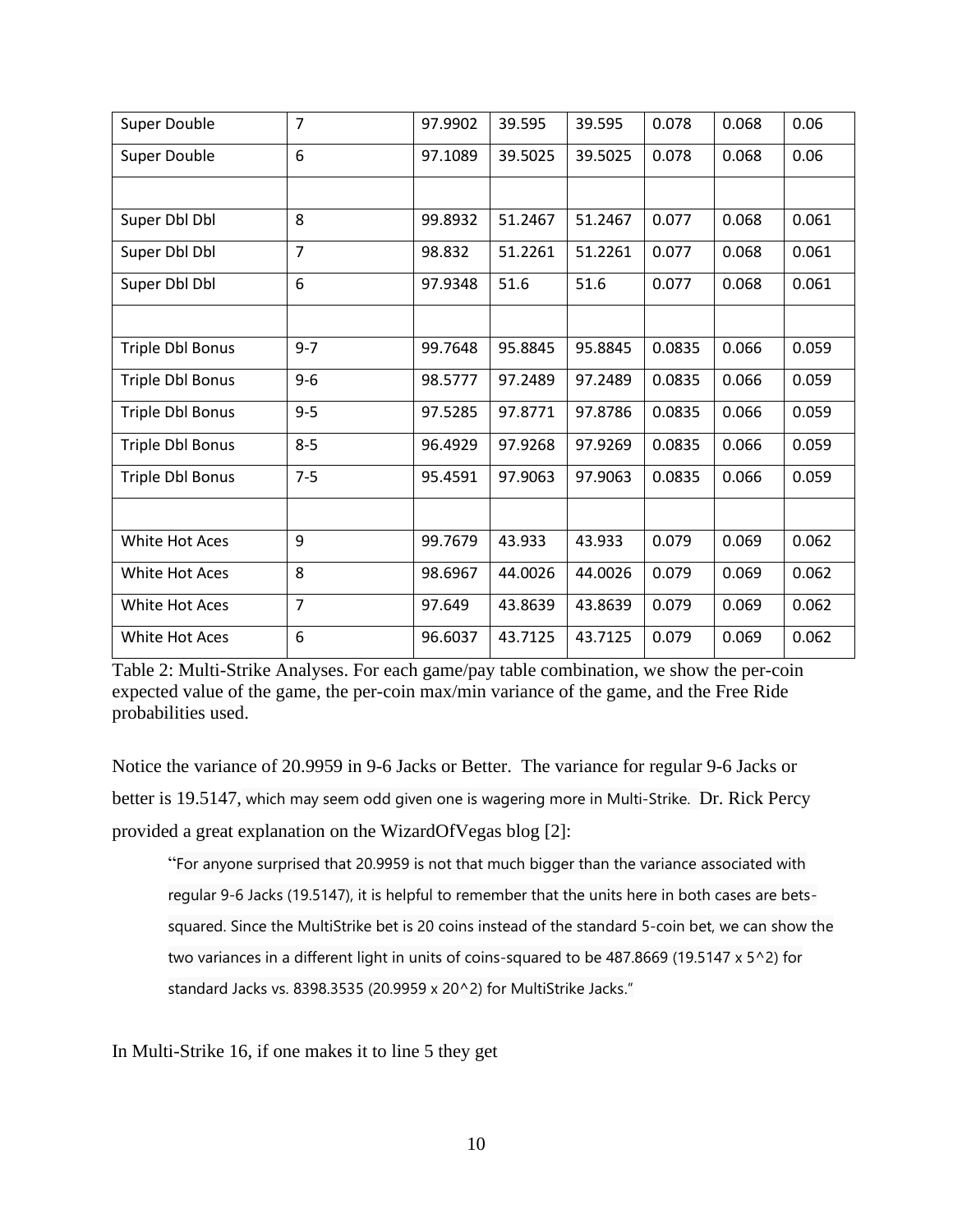$$
EV_{5} = \frac{16}{\left|\mathbb{H}\right|} \sum_{H \in \mathbb{H}} \max_{i} R_{H_{i}}.
$$

Similarly, Line 4's expected value is:

$$
EV_{4} = f_{4} \left( 8EV + EV_{5} \right) + \frac{\left( 1 - f_{4} \right)}{\left| \mathbb{H} \right|} \sum_{H \in \mathbb{H}} \max_{i} \left( 8R_{H_{i}} + \left( 1 - P_{0} \left( H_{i} \right) \right) EV_{5} \right)
$$

and so forth as above. Table 3 summarizes the Multi-Strike 16X games and pay tables that we are familiar with. We started with information available at [4]. We will update whenever we acquire additional Free Ride probabilities.

#### **3. Variance Analysis**

An early version of this paper derived an equation for the variance and argued that Levels were independent so covariance terms could be ignored. An astute reader, Dr. Rick Percy [2], pointed out:

"For simplicity, if we just consider the random variable that is the sum of the Level 3 outcome plus the Level 4 outcome, for any Level 3 outcome other than zero, it is true that all the Level 4 outcome probabilities are the same. But if the Level 3 outcome happens to be zero, you can predict that the Level 4 outcome will also be zero more than 97% of the time. So, the random variable representing the Level 3 outcome is clearly not independent of the random variable representing the Level 4 outcome, so you cannot do a handwave and ignore the covariances entirely.".

He was correct. However, deriving a nice expression for the variances is not trivial when covariances are involved. Instead, we computed variances shown in Tables 2 and 3 using a standard approach. We enumerated all the possible totals (call these X) and their probabilities, and then computed the variance using the usual

$$
Var(X) = E(X^{2}) - E(X)^{2}.
$$

As mentioned earlier, expected value ties for different holds can be broken by choosing from optimizing actions based on other criteria, such as optimizing holds with minimal or maximal variance. The resulting overall min and max variances are shown in Tables 2 and 3. In most games, there aren't ties (or enough to make a difference), but in some there is a notable difference in the minimum and maximum variances.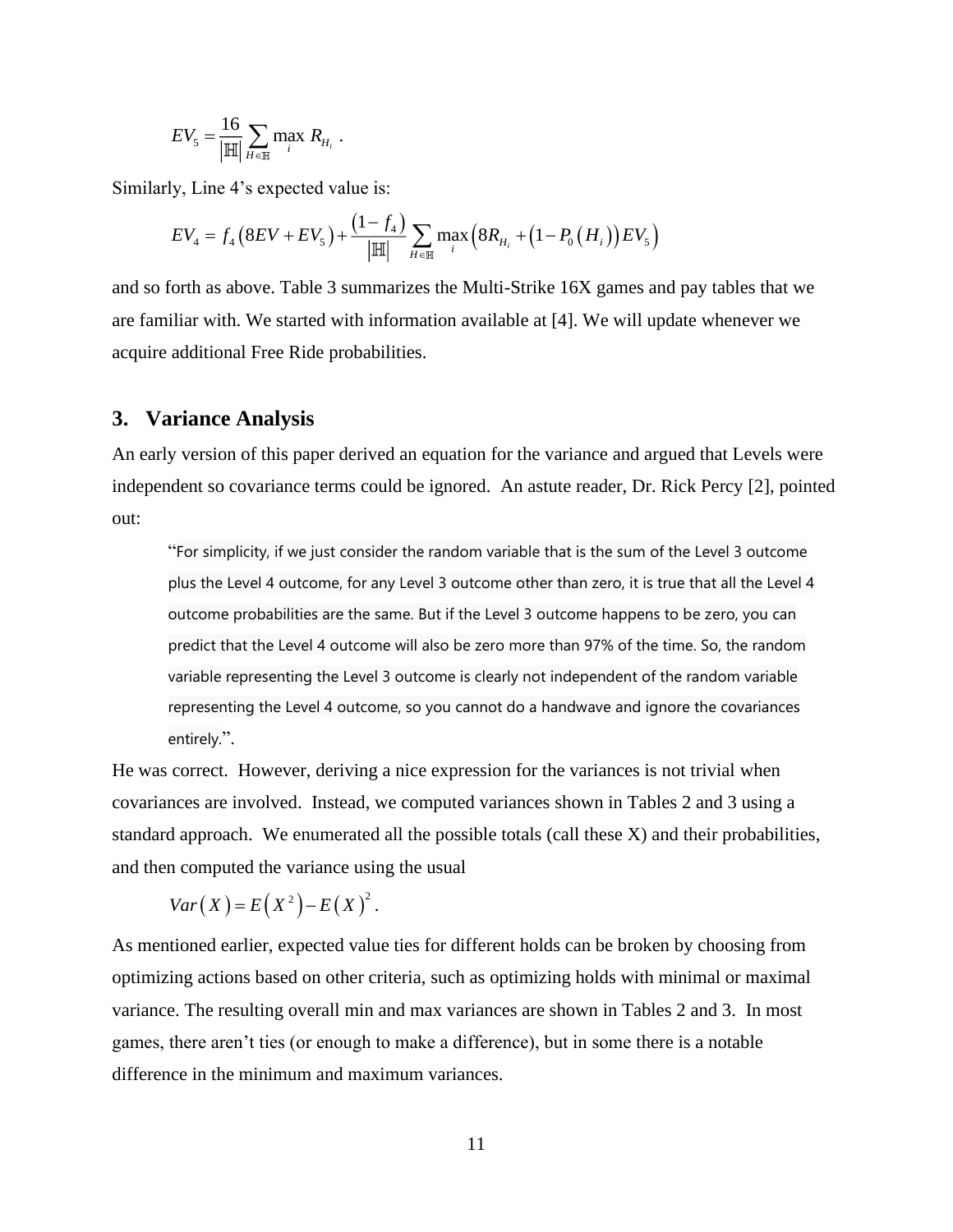|                      |                       |         | Min        | <b>Max</b> |        |        |                                |        |
|----------------------|-----------------------|---------|------------|------------|--------|--------|--------------------------------|--------|
| Game                 | Pay Table ID          | EV      | $\sigma^2$ | $\sigma^2$ |        |        | <b>Free Ride Probabilities</b> |        |
| <b>Bonus Poker</b>   | 8                     | 99.4975 | 66.3875    | 66.3875    | 0.076  | 0.07   | 0.062                          | 0.0575 |
| <b>Bonus Poker</b>   | $\overline{7}$        | 98.3556 | 65.7612    | 65.7612    | 0.076  | 0.07   | 0.062                          | 0.0575 |
| <b>Bonus Poker</b>   | 6                     | 97.22   | 65.404     | 65.404     | 0.076  | 0.07   | 0.062                          | 0.0575 |
|                      |                       |         |            |            |        |        |                                |        |
| <b>Bonus Poker</b>   |                       |         |            |            |        |        |                                |        |
| Deluxe               | $9 - 6$               | 99.8932 | 78.9456    | 78.9456    | 0.078  | 0.072  | 0.062                          | 0.0575 |
| <b>Bonus Poker</b>   |                       |         |            |            |        |        |                                |        |
| Deluxe               | $8 - 6$               | 98.7484 | 78.6387    | 78.6387    | 0.078  | 0.072  | 0.062                          | 0.0575 |
| <b>Bonus Poker</b>   |                       |         |            |            |        |        |                                |        |
| Deluxe               | $8 - 5$               | 97.7436 | 79.8147    | 79.8147    | 0.078  | 0.072  | 0.062                          | 0.0575 |
| <b>Bonus Poker</b>   |                       |         |            |            |        |        |                                |        |
| Deluxe               | $7 - 5$               | 96.5959 | 79.4239    | 79.4239    | 0.078  | 0.072  | 0.062                          | 0.0575 |
| <b>Bonus Poker</b>   |                       |         |            |            |        |        |                                |        |
| Deluxe               | $6 - 5$               | 95.7142 | 85.7834    | 85.7834    | 0.078  | 0.072  | 0.062                          | 0.0575 |
|                      |                       |         |            |            |        |        |                                |        |
| Deuces Wild          | 25-16-10-4-3          | 99.9486 | 81.7671    | 81.7671    | 0.0891 | 0.0825 | 0.078                          | 0.0754 |
| Deuces Wild          | $25 - 15 - 9 - 4 - 3$ | 98.9827 | 81.2201    | 81.2399    | 0.0891 | 0.0804 | 0.0768                         | 0.0754 |
| Deuces Wild          | 20-12-10-4-3          | 97.8831 | 78.2574    | 78.261     | 0.09   | 0.081  | 0.079                          | 0.074  |
| Deuces Wild          | 20-12-9-4-3           | 97.4185 | 78.7898    | 78.7898    | 0.09   | 0.081  | 0.079                          | 0.074  |
| Deuces Wild          | 25-16-13-3-2          | 97.3045 | 80.2568    | 80.2568    | 0.09   | 0.081  | 0.079                          | 0.074  |
| Deuces Wild          | 20-10-8-4-3           | 96.3427 | 78.2648    | 78.2654    | 0.09   | 0.081  | 0.079                          | 0.074  |
| Deuces Wild          | 25-15-10-3-2          | 95.5489 | 79.9816    | 79.9816    | 0.09   | 0.081  | 0.079                          | 0.074  |
|                      |                       |         |            |            |        |        |                                |        |
| <b>DW Bonus</b>      | $9 - 4 - 3$           | 99.6494 | 127.013    | 127.013    | 0.09   | 0.08   | 0.08                           | 0.076  |
| DW Bonus             | $13 - 3 - 3$          | 98.986  | 124.109    | 124.109    | 0.09   | 0.08   | 0.0787                         | 0.076  |
| <b>DW Bonus</b>      | $10-3-3$              | 97.7477 | 126.872    | 126.88     | 0.09   | 0.08   | 0.08                           | 0.076  |
| <b>DW Bonus</b>      | $12 - 3 - 2$          | 96.7979 | 124.226    | 124.226    | 0.09   | 0.08   | 0.08                           | 0.076  |
| DW Bonus             | $10-3-2$              | 95.9973 | 125.967    | 125.967    | 0.09   | 0.08   | 0.08                           | 0.076  |
|                      |                       |         |            |            |        |        |                                |        |
| DW Dbl Bonus         | $25 - 12$             | 100.008 | 154.385    | 154.385    | 0.084  | 0.081  | 0.081                          | 0.075  |
| DW Dbl Bonus         | $25-9$                | 98.8812 | 155.894    | 155.914    | 0.084  | 0.081  | 0.081                          | 0.075  |
| DW Dbl Bonus         | $20-9$                | 98.1008 | 156.794    | 156.794    | 0.084  | 0.081  | 0.081                          | 0.075  |
|                      |                       |         |            |            |        |        |                                |        |
| Double Bonus         | $9 - 7 - 5$           | 99.3263 | 85.8547    | 85.8547    | 0.084  | 0.07   | 0.063                          | 0.0535 |
| Double Bonus         | $9 - 6 - 5$           | 97.9974 | 91.643     | 91.643     | 0.083  | 0.069  | 0.0614                         | 0.0535 |
| Double Bonus         | $9 - 6 - 4$           | 97.1525 | 91.2895    | 91.2895    | 0.084  | 0.07   | 0.063                          | 0.0535 |
| Double Bonus         | $8 - 5 - 4$           | 95.0525 | 91.2968    | 91.2968    | 0.084  | 0.07   | 0.063                          | 0.0535 |
|                      |                       |         |            |            |        |        |                                |        |
| Dbl Dbl Bonus        | $9 - 6$               | 99.1795 | 138.915    | 138.915    | 0.079  | 0.07   | 0.061                          | 0.0515 |
| <b>Dbl Dbl Bonus</b> | $9 - 5$               | 97.9958 | 140.005    | 140.005    | 0.077  | 0.07   | 0.0608                         | 0.0515 |
| Dbl Dbl Bonus        | $8 - 5$               | 97.1142 | 139.606    | 139.606    | 0.079  | 0.07   | 0.061                          | 0.0523 |
| <b>Dbl Dbl Bonus</b> | $7 - 5$               | 96.0549 | 140.089    | 140.089    | 0.079  | 0.07   | 0.061                          | 0.0523 |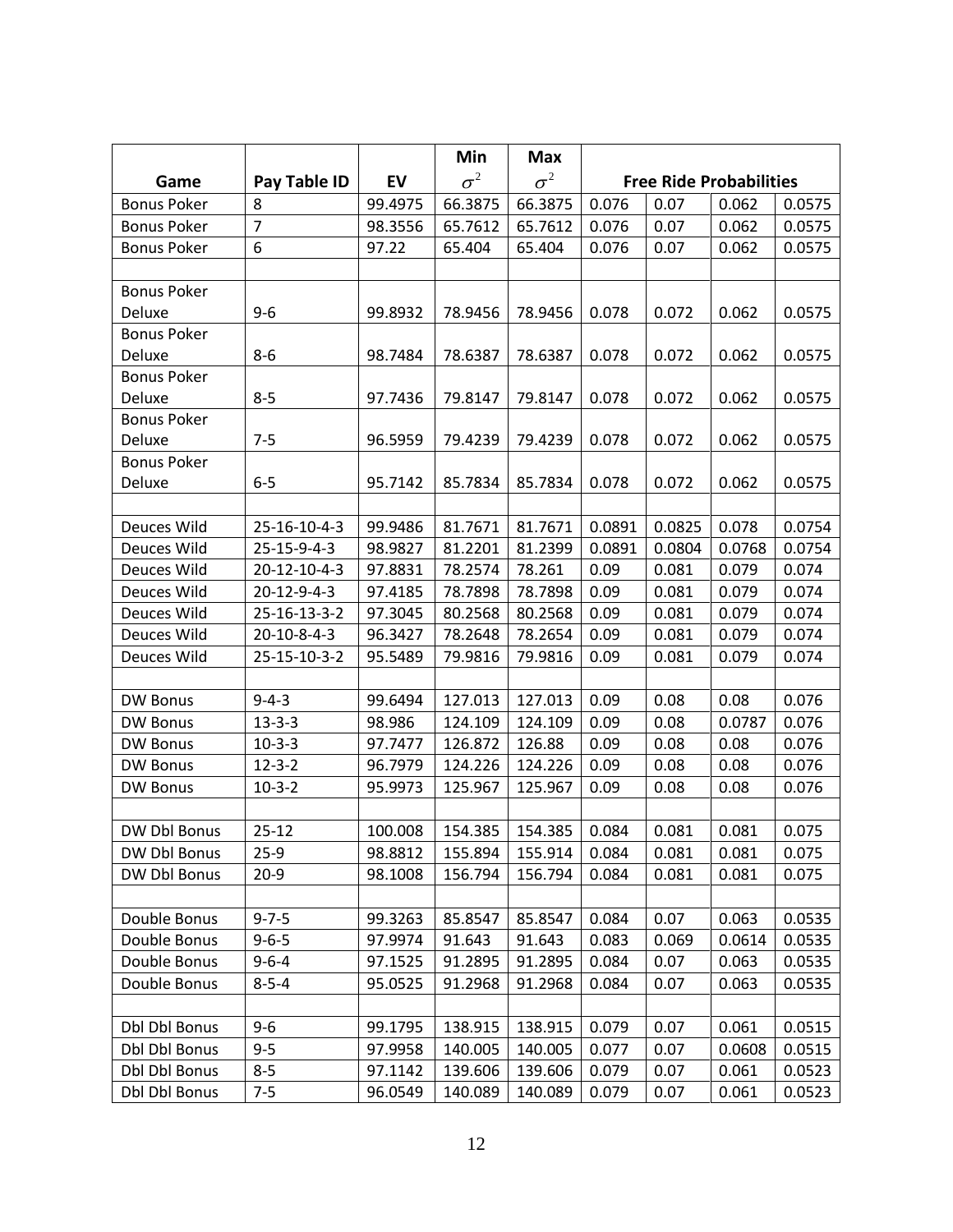| <b>Dbl Dbl Bonus</b>  | $6-5$          | 95.0164 | 139.856 | 139.856 | 0.079  | 0.07  | 0.061  | 0.0523 |
|-----------------------|----------------|---------|---------|---------|--------|-------|--------|--------|
|                       |                |         |         |         |        |       |        |        |
| Jacks or Better       | $9 - 6$        | 99.8118 | 53.062  | 53.062  | 0.077  | 0.07  | 0.064  | 0.0524 |
| Jacks or Better       | $9 - 5$        | 98.8187 | 53.3196 | 53.3196 | 0.077  | 0.07  | 0.064  | 0.0524 |
| Jacks or Better       | $8 - 5$        | 97.6784 | 52.7057 | 52.7057 | 0.077  | 0.07  | 0.064  | 0.0524 |
| Jacks or Better       | $7 - 5$        | 96.5387 | 52.4118 | 52.4118 | 0.077  | 0.07  | 0.064  | 0.0524 |
| Jacks or Better       | $6-5$          | 95.3994 | 52.1285 | 52.1285 | 0.077  | 0.07  | 0.064  | 0.0524 |
|                       |                |         |         |         |        |       |        |        |
| Joker Poker (K)       | 940-17         | 98.6552 | 71.4537 | 71.4537 | 0.089  | 0.082 | 0.079  | 0.075  |
| Joker Poker (K)       | 940-15         | 96.9915 | 70.0014 | 70.0014 | 0.089  | 0.082 | 0.081  | 0.075  |
| Joker Poker (K)       | 800-15         | 96.6524 | 56.6597 | 56.6597 | 0.088  | 0.082 | 0.082  | 0.075  |
|                       |                |         |         |         |        |       |        |        |
| <b>Super Aces Bns</b> | $\overline{7}$ | 98.9984 | 183.344 | 183.344 | 0.08   | 0.068 | 0.0575 | 0.0499 |
| <b>Super Aces Bns</b> | 6              | 97.9526 | 183.759 | 183.759 | 0.08   | 0.068 | 0.0575 | 0.0499 |
|                       |                |         |         |         |        |       |        |        |
| Super Double          | 9              | 99.903  | 120.903 | 120.903 | 0.078  | 0.068 | 0.06   | 0.05   |
| Super Double          | 8              | 98.9184 | 128.351 | 128.368 | 0.078  | 0.068 | 0.06   | 0.05   |
| Super Double          | $\overline{7}$ | 98.032  | 127.917 | 127.917 | 0.078  | 0.068 | 0.06   | 0.05   |
| Super Double          | 6              | 97.1638 | 127.501 | 127.501 | 0.078  | 0.068 | 0.06   | 0.05   |
|                       |                |         |         |         |        |       |        |        |
| Triple Dbl Bonus      | $9 - 7$        | 99.7829 | 319.972 | 319.972 | 0.0835 | 0.066 | 0.059  | 0.0508 |
| Triple Dbl Bonus      | $9 - 6$        | 98.6309 | 325.345 | 325.345 | 0.0835 | 0.066 | 0.059  | 0.0508 |
| Triple Dbl Bonus      | $9 - 5$        | 97.6032 | 327.888 | 327.896 | 0.0835 | 0.066 | 0.059  | 0.0508 |
| Triple Dbl Bonus      | $8 - 5$        | 96.5754 | 328.818 | 328.818 | 0.0835 | 0.066 | 0.059  | 0.0508 |
| Triple Dbl Bonus      | $7 - 5$        | 95.549  | 330.299 | 330.299 | 0.0835 | 0.066 | 0.059  | 0.0508 |

Table 3: Multi-Strike a6 Analyses. For each game/pay table combination, we show the per-coin expected value of the game, the per-coin max/min variance of the game, and the Free Ride probabilities used.

### **4. Acknowledgements**

We thank Dr. Rick Percy from Columbus, Ohio who found an error in a prior section on Multi-Strike variance and provided a nice explanation of the variances of regular and Multi-Strike 9-6 Jacks or Better .

Also, we appreciate the many e-mail discussions with Michael Shackleford, The Wizard of Odds.